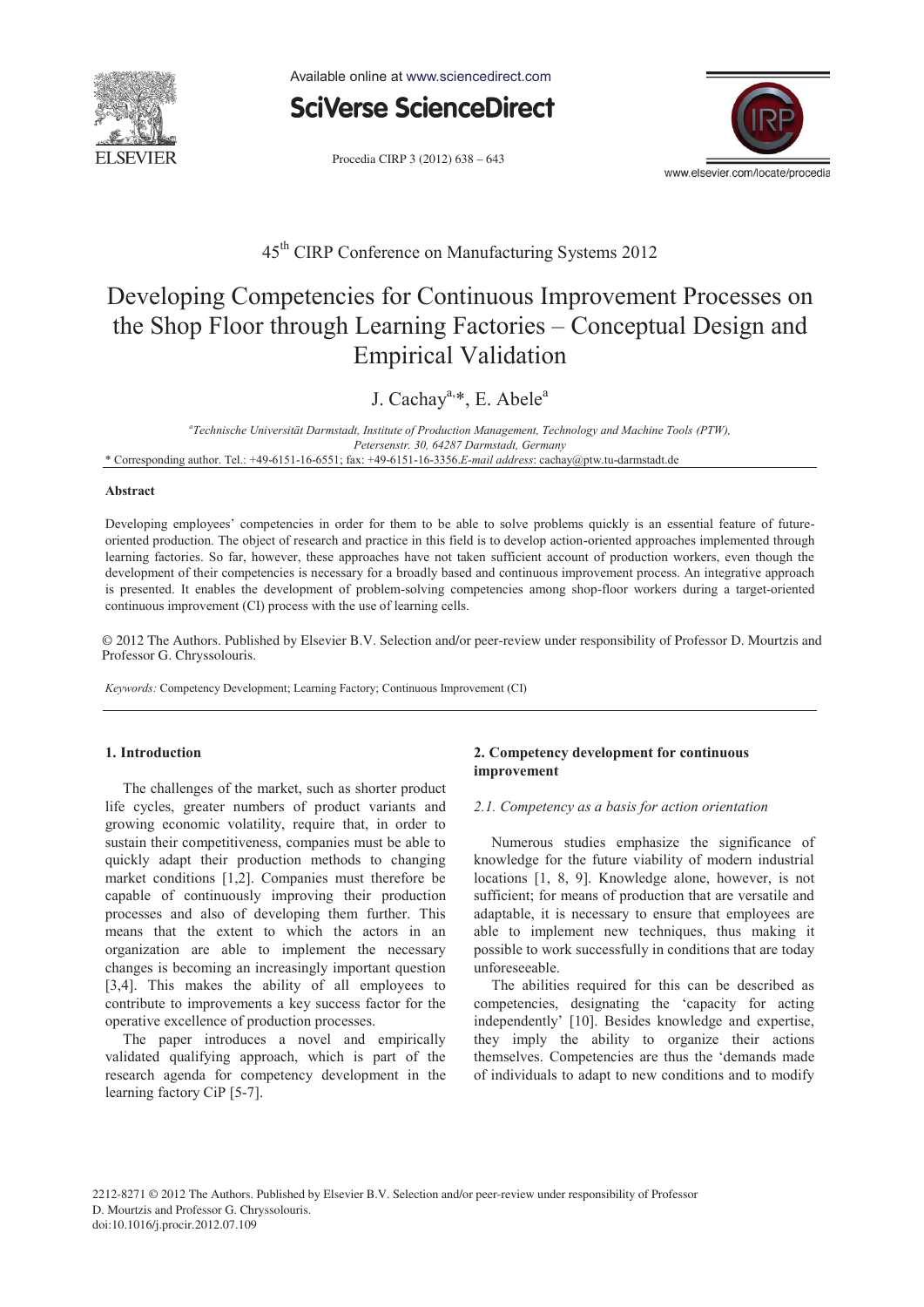and put into practice their own strategies for acting in concrete situations' [11].

Empirical studies reveal that the disparity between mere knowledge and this kind of competency is smallest when learning environments are designed in a constructivist manner, i.e. when the learners are given opportunities of experiencing and interpreting, thus enabling them to link up new insights with an already existing corpus of knowledge [12]. Learning factories represent a coherent approach for broadening competency in the optimization of production processes.

#### *2.2. Qualifying by the use of learning factories*

Learning factories pursue an action-oriented approach in which employees are able to develop competencies for improving production methods from the perspective of lean production. This is done in a highly realistic learning environment in which genuine products are manufactured in a simulated but life-like production setting [13].

It is important to emphasize that the focus of attention here is based on real problems which occur in the running of the learning factory (problem pull) and not theoretical content, for the understanding of which practical examples are merely used when appropriate (problem push).

Developing competency in the methods of production optimization should as far as possible be coordinated among the different functions and hierarchies of a company's personnel. In the CiP learning factory, training curricula are currently available for the graduate training courses in production technology as well as for courses at the management and master craftsman levels. The approach has also proved to be successful at both the skilled worker level as well as at the engineer level [14]. Up to present, however, training has been provided above all for engineers working directly in production areas and auxiliary planning areas as well as for senior personnel ranging from master craftsmen to group leaders and plant managers. By contrast, scarcely any personnel working directly on the shop floor have so far undergone the time-consuming training of the learning factory.

#### *2.3. Action-oriented learning in production practice*

For a kind of production that is expected to react swiftly to new demands, a permanent focus on the groups of personnel trained so far would appear insufficient. What must be achieved instead is to establish technical as well as methodological competency on the shop floor of the primary organization in small steps in order to solve problems and develop production further, so that improvement processes can be achieved successfully in day-to-day operations.

Such continuous improvement (CI) processes, however, require that competency development takes place as widely as possible at the level of shop-floor workers. This can seldom be done by means of timeconsuming training courses with extensive curricula. Rather, it must be adapted to the specific qualification needs of the employees and be of limited scope. Among other reasons, this is necessary because empirical studies have pointed out that shop-floor workers have difficulty applying what they have learned within everyday CI practice [15]. Therefore, these kinds of competencies for improving production can only be generated and made available beforehand to a limited extent [16, 17]. Instead, learning processes must be established as part of the improvement strategy which further the required technical and methodological competencies.

What is needed here is a clearly structured form of CI which corresponds to the competency development that is intended and which has an underlying curriculum to support it. This approach, in turn, enables problemoriented learning (problem pull).

#### **3. Competency development along guided improvement processes**

Based on empirical findings, a form of CI was designed [18] which meets the requirements of lean production systems: continuity, a high degree of participation, playing a role as an integral part of daily work and being a target-oriented approach [19–21]. To this end, CI contains not only 'top-down' elements, which are the responsibility of the shop-floor manager, but also 'bottom-up' elements contributed by the shopfloor workers.

The CI is supervised by the first line manager, who is in charge of all three forms of control in accordance with [20] with regard to process, goal and contents. The CI procedures, as well as the participants and timeframe, are determined through the steering of the process. This also gives rise to an institutionalization through a daily recurring routine in everyday working practice. CI can be integrated into daily performance meetings or shift handovers as part of shop-floor management procedures through which the continual improvement process runs in defined routines.

On the basis of the state of production to be achieved in future the line manager lays down specific targets; this results in the improvement process shifting from a hitherto more reactive orientation at the shop-floor level (reacting to deviations from the target figures) to a proactive orientation (moving towards the future state of production) [22]. A CI based on this kind of target orientation is, moreover, the key characteristic of a